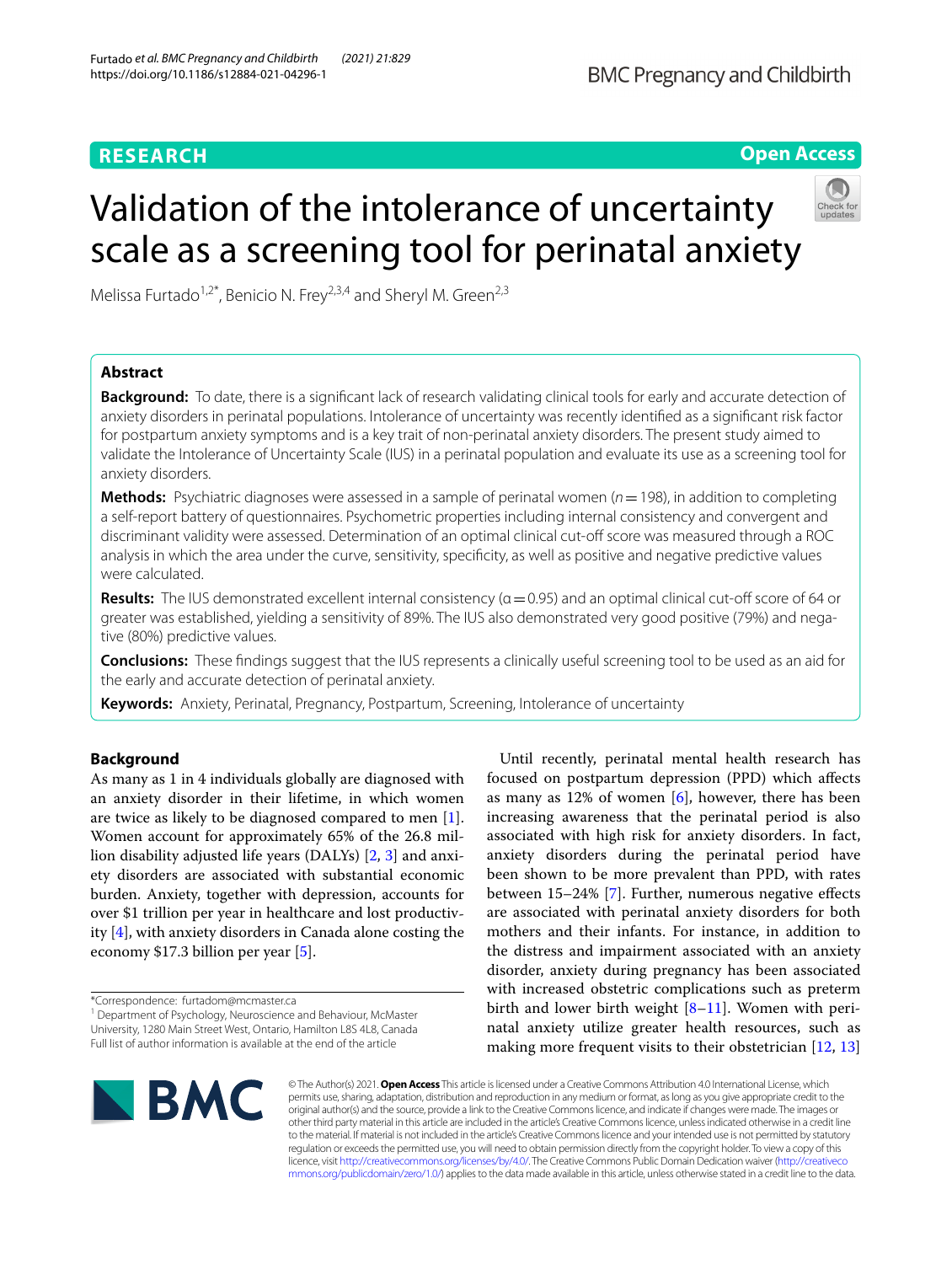and have increased absenteeism from work because of their anxiety  $[8]$  $[8]$ . These negative effects also impact the mother-infant bond, such that women are more likely to report reduced perceived bonding with their infant [[14\]](#page-7-11). Infants of mothers with perinatal anxiety experience greater cognitive and attention difficulties  $[15, 16]$  $[15, 16]$  $[15, 16]$  $[15, 16]$  and are more likely to experience their own anxiety later in life [\[17](#page-7-14)[–19\]](#page-7-15). Despite the high prevalence rates of perinatal anxiety disorders and associated negative efects, less than 15% of women receive appropriate treatment [\[20](#page-7-16)], often due to difficulties in timely and accurate symptom detection.

A lifetime history of mood and/or anxiety disorders are among the strongest predictors of perinatal anxiety [[13,](#page-7-10) [21](#page-7-17), [22](#page-8-0)]. Sociodemographic risk factors on the other hand, such as maternal age, parity, and education level, have demonstrated inconsistent fndings in the literature [[23–](#page-8-1)[26](#page-8-2)]. More recently, a key trait of anxiety disorders known as intolerance of uncertainty, was identifed as a signifcant risk factor for postpartum anxiety worsening in women with pre-existing anxiety disorders [\[27](#page-8-3)]. Intolerance of uncertainty results from negative beliefs about uncertainty and its potential negative implications [\[28](#page-8-4)]. Intolerance of uncertainty is any type of emotional, cognitive, and/or behavioural response to uncertainty which biases information processing, resulting in perceived negative implications [[29](#page-8-5)]. It is a common characteristic across anxiety disorders [[30–](#page-8-6)[33](#page-8-7)] and is positively correlated with worry symptoms [[34–](#page-8-8)[36](#page-8-9)]. Further, intolerance of uncertainty has been demonstrated as a signifcant predictor and mediator of treatment response to cognitive behavioural therapy in non-perinatal populations [[37\]](#page-8-10).

To date, there is a paucity of research validating clinical tools for anxiety disorders in perinatal populations. Among self-report screening tools for perinatal anxiety are the Edinburgh Postnatal Depression Scale (EPDS), the Generalized Anxiety Disorder 7-Item Scale (GAD-7), the Perinatal Anxiety Screening Scale (PASS) and the Anxiety Disorder—13 Scale (AD-13). Although the EPDS is a well-validated screening tool for PPD [\[38,](#page-8-11) [39](#page-8-12)] and has been used as a multidimensional tool (EPDS-3A) to screen for perinatal anxiety, it is associated with a high rate of false positives [[40](#page-8-13)] and is not recommended for widespread use as a screening tool for perinatal anxiety disorders  $[41]$  $[41]$  $[41]$ . The GAD-7 is one of the most commonly used self-report questionnaires in assessing anxiety symptom severity in the general population [\[42\]](#page-8-15) and has been validated for use in the perinatal period [\[43](#page-8-16)]. Although the GAD-7, and the abbreviated GAD-2, perform slightly better than the EPDS-3A in detecting symptoms of GAD in perinatal women, they too, have not been recommended as a perinatal anxiety disorder screening tool for widespread use [\[41](#page-8-14)]. Unlike the EPDS and GAD-7, the PASS [[44\]](#page-8-17) was specifcally designed to screen for a broad range of anxiety symptoms during pregnancy and the postpartum. Utilizing the validated clinical cutof score of 26 or greater, the PASS has demonstrated fair accuracy (68%) in identifying perinatal women with an anxiety diagnosis compared to the EPDS-3A and GAD-7 [[44\]](#page-8-17). Psychiatric diagnoses in this study, however, were not confrmed through the use of a standardized psychiatric interview (e.g., MINI, SCID), which may have limited the accuracy of diagnoses. The AD-13, which identifes core symptoms of anxiety disorders, has been found to better perform at accurately identifying anxiety disorders during the perinatal period [\[41](#page-8-14)]. Of note however, the AD-13 includes questions assessing Obsessive-Compulsive Disorder and Posttraumatic Stress Disorder, which are not currently considered anxiety disorders, as per the Diagnostic and Statistical Manual of Mental Disorders [\[41](#page-8-14)].

Given that intolerance of uncertainty has been welldocumented as a risk factor for anxiety disorders in the general population and more recently in a perinatal population and shown to be a signifcant predictor of treatment response, it would be of great value to validate the IUS as a clinical tool for perinatal anxiety disorder screening. The 27-item Intolerance of Uncertainty Scale (IUS) is among the most commonly utilized and validated self-report questionnaire assessing intolerance of uncertainty. Therefore, the objective of the present study was to validate the psychometric properties of the IUS as a screening tool for clinical anxiety disorders in pregnant and postpartum women. Further, as clinical cut-of scores can be especially beneficial in screening for psychiatric disorders, we examined whether an optimal cutof score could be achieved for detection of an anxiety disorder during the perinatal period. We hypothesized that the IUS would display high validity and reliability in detecting the presence of an anxiety disorder during the perinatal period. We further hypothesized that a cut-of with high sensitivity and predictive value would be determined in predicting the presence of an anxiety disorder during the perinatal period.

#### **Methods**

#### **Participants and Procedures**

Pregnant (≥14weeks gestation) and postpartum (≤6months) women, 18years or older were enrolled in the present study. As the frst trimester of pregnancy is associated with highest medical risk and in turn, understandable levels of anxiety, participants were recruited beginning in their second trimester of pregnancy to better identify those who would be more likely to experience anxiety symptoms which would persist. The time interval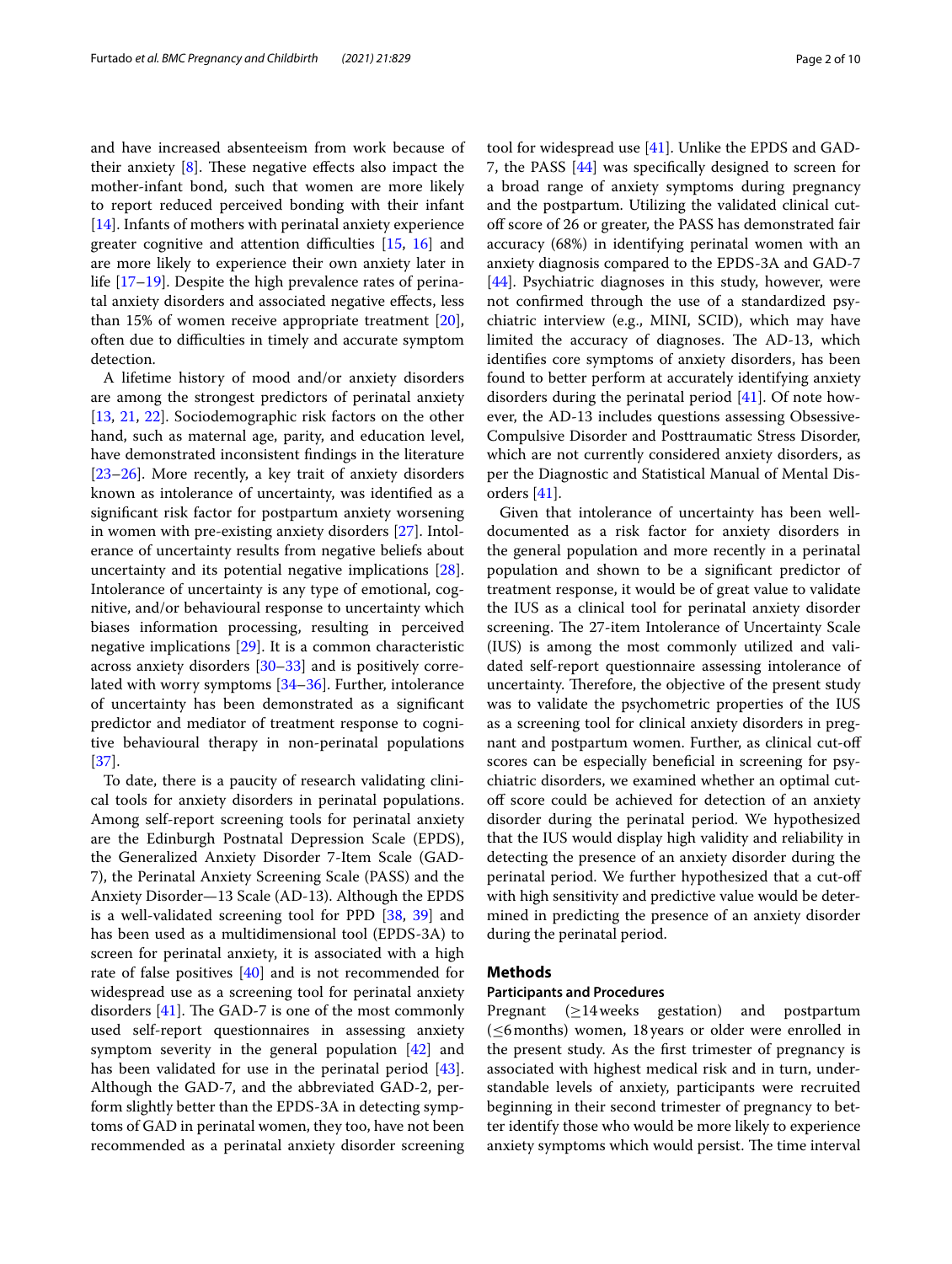used to determine the postpartum period difers among studies and may be as high as 12months postpartum [\[45](#page-8-18)]. Given that the prevalence rates of anxiety disorders are highest by 6 months postpartum [\[7](#page-7-6), [26,](#page-8-2) [46–](#page-8-19)[48\]](#page-8-20), the present study utilized these criteria to defne the postpartum period. Participants were recruited from the Women's Health Concerns Clinic at St. Joseph's Healthcare Hamilton, an outpatient mental healthcare clinic, prior to receiving psychological treatment [[49\]](#page-8-21). Participants were also recruited through advertising in midwifery, physician clinics, and online (e.g., Kijiji) throughout the Greater Toronto and Hamilton area, between January 2020 to February 2021. Once eligibility was determined, participants completed a research study visit in which psychiatric diagnoses were assessed by the Mini International Neuropsychiatric Interview (MINI), version 7.0.2 for the Diagnostic and Statistical Manual of Mental Disorders, Fifth Edition (DSM-5). Upon completion of the study visit, participants were divided into two cohorts for analyses: those with a DSM-5 primary anxiety disorder and those without. Co-morbid secondary conditions were accepted for both cohorts so that the results of the study resemble what is observed in the real-world.

In addition to the MINI, participants completed a battery of self-report questionnaires *(see Study Measures below)* assessing clinical symptom severity of anxiety, worry, mood, and emotion regulation. To assess testretest reliability, participants who agreed to participate in a second study visit, repeated the self-report questionnaire battery two-weeks after completion of their initial study visit. Study data was electronically stored and managed with the Research Electronic Data Capture (RED-Cap) system, which is a secure web-based application designed for research data collection [[50\]](#page-8-22). This study was conducted in accordance with the Declaration of Helsinki and was approved by the Hamilton Integrated Research Ethics Board. All participants provided written informed consent.

#### **Study Measures**

A brief demographics questionnaire was included in the battery of self-report questionnaires administered to participants. The demographics questionnaire included questions pertaining to the participant's age, perinatal status, ethnicity, marital status, parity, education level, and medical history (e.g., medication use).

The *Intolerance of Uncertainty Scale (IUS)* is a 27-item self-administered questionnaire assessing one's beliefs and reactions to uncertain events, ambiguity, and the future [\[29,](#page-8-5) [31](#page-8-23)]. Items are scored on a 5-point Likert scale, ranging from 1 (not at all characteristic of me) to 5 (entirely characteristic of me), with total possible scores of 27 to 135. Although initial validation studies have established a multifactorial structure, scores are most often reported as a total scale score. The IUS has demonstrated excellent internal consistency ( $\alpha$  = 0.91–0.95) and good test-retest reliability  $(r=0.78)$  in general (nonperinatal) populations.

The *Generalized Anxiety Disorder 7-Item Scale* (GAD-*7)* is a 7-item self-report questionnaire assessing anxiety symptom severity for the previous two-week period [\[42](#page-8-15)]. Items on the GAD-7 are measured on a 4-point Likert scale ranging from 0 (not at all) to 3 (nearly every day). The GAD-7 has good sensitivity (89%) and specificity (82%) in detecting a clinical diagnosis of GAD, when a cut-off score of 10 or higher is utilized. The GAD-7 has also been validated in a perinatal population, yielding adequate sensitivity (61.3%) and specifcity (72.7%) with an optimal cut-of score of 13 or higher [[43\]](#page-8-16).

The *Edinburgh Postnatal Depression Scale (EPDS)* is a 10-item self-report questionnaire assessing perinatal depression [[38\]](#page-8-11). Items are scored on a 4-point Likert scale, with higher scores indicating greater depressive symptom severity. The EPDS has demonstrated good sensitivity and specifcity at 86 and 78%, respectively, for a diagnosis of Major Depressive Disorder when a clinical cut-of score of 10 or higher is utilized. Recent studies, however, have demonstrated a cut-off score of 13 or higher for the detection of postpartum depression specifically  $[51]$  $[51]$ . The EPDS has also been used to assess postpartum anxiety, with 3 of the 10 included questions specifcally probing into anxiety symptoms [[40](#page-8-13)].

The Penn State Worry Questionnaire (PSWQ) is a 16-item self-administered questionnaire assessing worry symptoms [\[52](#page-8-25)]. Items are scored on a 5-point Likert scale, ranging from 1 (not at all typical of me) to 5 (very typical of me), with scores at or above 65 representing a clinically significant level of worry  $[53]$  $[53]$ . The PSWQ has been considered a gold-standard for assessing worry and has demonstrated excellent psychometric properties in both perinatal and non-perinatal population [\[54–](#page-8-27)[56\]](#page-8-28).

The *State-Trait Inventory for Cognitive and Somatic Anxiety (STICSA)* consists of two 21-item self-report subscales assessing state and trait anxiety  $[57]$  $[57]$  $[57]$ . The "state" subscale assesses the individuals current, *at this very moment*, anxiety, while the "trait" subscale refers to how individuals feel *in general.* For the purposes of the present study, the trait subscale was utilized. Items are scored on a 4-point Likert scale ranging from 1 (not at all) to 4 (very much so). The STICSA can be scored to assess cognitive anxiety symptoms (e.g., rumination, intrusive thoughts) and somatic anxiety symptoms (e.g., dizziness, sweating, heart racing) separately. The STICSA has demonstrated excellent validity and reliability [\[58](#page-8-30)]. To detect the presence of a clinical anxiety disorder, a cut-off score of 43 or higher has been suggested [[59\]](#page-9-0).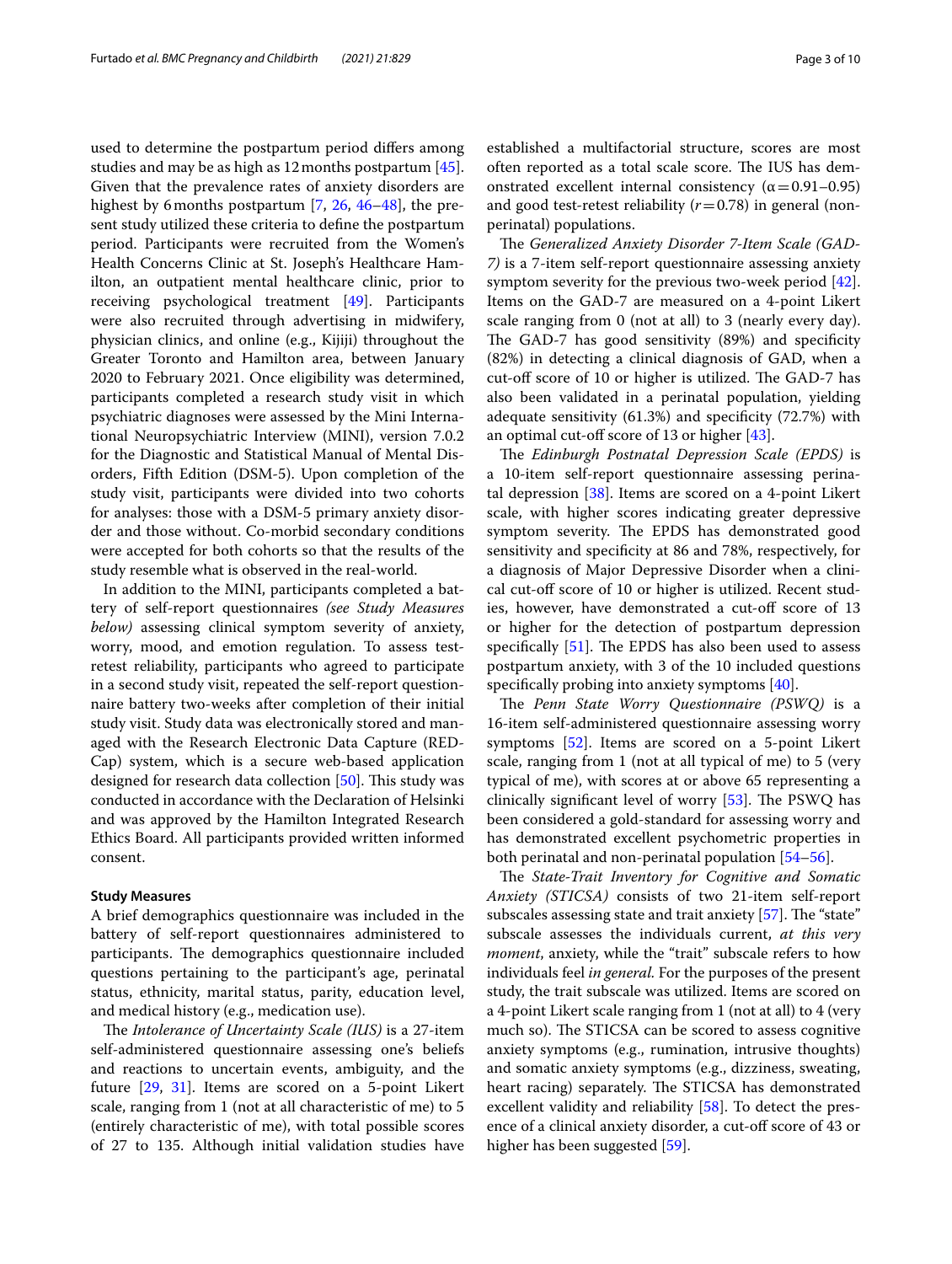The *Difficulties in Emotion Regulation Scale (DERS)* is a 36-item self-report questionnaire assessing six dimensions of emotion regulation: non-acceptance, goals, impulse, awareness, strategies, and clarity [[60\]](#page-9-1). Items on scored on a 5-point Likert scale ranging from 1 (almost never, 0–10%) to 5 (almost always, 91–100%), with higher scores indicating greater difficulties in regulating one's emotions. The DERS has demonstrated good internal consistency and test-retest reliability [\[61](#page-9-2)].

#### **Statistical Analyses**

Independent samples t-tests were performed to compare continuous variables (e.g., age) between participants with and without a primary anxiety disorder. Chi-square tests were utilized to assess group diferences for categorical data (e.g., parity). Reliability of the IUS was assessed by measuring internal consistency using Cronbach's alpha and with test-retest reliability. To assess convergent and discriminant validity, correlations with well-established measures of worry, anxiety, depression, and emotion regulation were measured. To assess criterion validity, a receiver operating characteristic (ROC) analysis was utilized to estimate the sensitivity and specifcity pairings, the area under the curve (AUC) and 95% confdence interval (CI) for a range of cut-off scores for the IUS. The AUC was used to determine the screening accuracy of the IUS in predicting a primary anxiety disorder during the perinatal period. The optimal clinical cut-off score of the IUS was set by the largest Youden Index (YI), which is derived from the sum of sensitivity and specifcity minus one. Based upon the optimal clinical cut-of of the IUS, as determined by the YI, sensitivity, specifcity, positive (PPV) and negative (NPV) predictive values were calculated. To confrm the accuracy and specifcity of the IUS as an anxiety disorder screening tool during the perinatal period, a ROC analysis, calculation of an optimal cutoff score and associated sensitivity, specificity, PPV and NPV were calculated to also assess the use of the IUS as a screening tool for primary and/or secondary depressive disorders (e.g., Major Depressive Disorder, Persistent Depressive Disorder). The level of statistical significance was set at a *p*-value <0.05. All statistical analyses were performed with IBM SPSS Statistics 23 [\[62\]](#page-9-3).

#### **Results**

Pregnant  $(n=92)$  and postpartum  $(n=106)$  women meeting all inclusion/exclusion criteria were enrolled in the present study, for a total of 198 participants. Participants ranged in age from 19 to 44years, with a mean age of 31.8 years ( $SD = 4.37$ ). In assessing current psychiatric diagnoses, as per the MINI for DSM-5, 118 participants met criteria for a primary anxiety disorder and 80 participants did not. The most common primary anxiety disorder was GAD (89.8%), followed by Social Anxiety Disorder (5.9%) and Panic Disorder (4.2%). Of the 80 participants without a primary anxiety disorder, 51.2% did not meet criteria for any lifetime psychiatric disorders, 22.5% had past Major Depressive Disorder (MDD), while 5% had current MDD. Baseline characteristics for participants are outlined in Table [1.](#page-4-0)

#### **Reliability and Validity**

The IUS demonstrated excellent internal consistency  $(\alpha=0.95)$  in the present sample. To assess test-retest reliability, a sample of participants  $(n=35)$  repeated the study measures two weeks after their baseline assessment. In test-retest analysis, the correlation between baseline and follow-up IUS scores was excellent  $(r=0.91)$ . To assess convergent and discriminant validity, Pearson correlations between IUS scores and included self-report measures was examined. Further convergent validity was demonstrated between the IUS and PSWQ (*r*=0.75, *p*<0.001), GAD-7 (*r*=0.73, *p*<0.001), STICSA total scale ( $r = 0.74$ ,  $p < 0.001$ ) and cognitive subscale ( $r = 0.79$ ,  $p$  < 0.001), and DERS ( $r = 0.74$ ,  $p$  < 0.001). Although all correlations were statistically signifcant, the strength of correlations between the IUS and EPDS depression subscale  $(r=0.55, p<0.001)$  and STICSA somatic subscale  $(r=0.53, p<0.001)$  were considered moderate demonstrating discriminant validity.

#### **Diagnostic Accuracy**

The ROC curve for the IUS is illustrated in Fig. [1](#page-5-0). The AUC was calculated to examine the performance of the IUS as a screening tool in detecting the presence of an anxiety disorder in perinatal women. Accuracy was interpreted as having low  $(AUC=0.50$  to 0.70), acceptable  $(AUC = 0.70$  to 0.80), excellent  $(AUC = 0.80$  to 0.90), and outstanding (AUC=0.90 or greater) discrimination  $[63]$  $[63]$ . The AUC of the IUS was calculated as  $0.82$  (95% CI:  $0.76-$ 0.88), indicating that the IUS had excellent screening accuracy for primary anxiety disorders among perinatal women. When maximizing the Youden Index  $(YI=0.54)$ , an optimal clinical cut-of score of 64 was found. Sensitivity and specifcity at the optimal clinical cut-of score of 64 or greater was 89 and 65%, respectively. Further, the IUS demonstrated very good PPV (79%) and NPV (80%).

In assessing the use of the IUS as a depression screening tool during the perinatal period, the AUC was calculated as 0.59 (95% CI: 0.51–0.69), indicating low discrimination. When maximizing the Youden Index  $(YI=0.24$ , interpreted as low), an optimal clinical cut-off score of 76 was found. Sensitivity and specifcity at the optimal clinical cut-of score of 76 or greater was 69 and 55%, respectively. Further, the IUS demonstrated good NPV (87%), however very poor PPV (27%) in predicting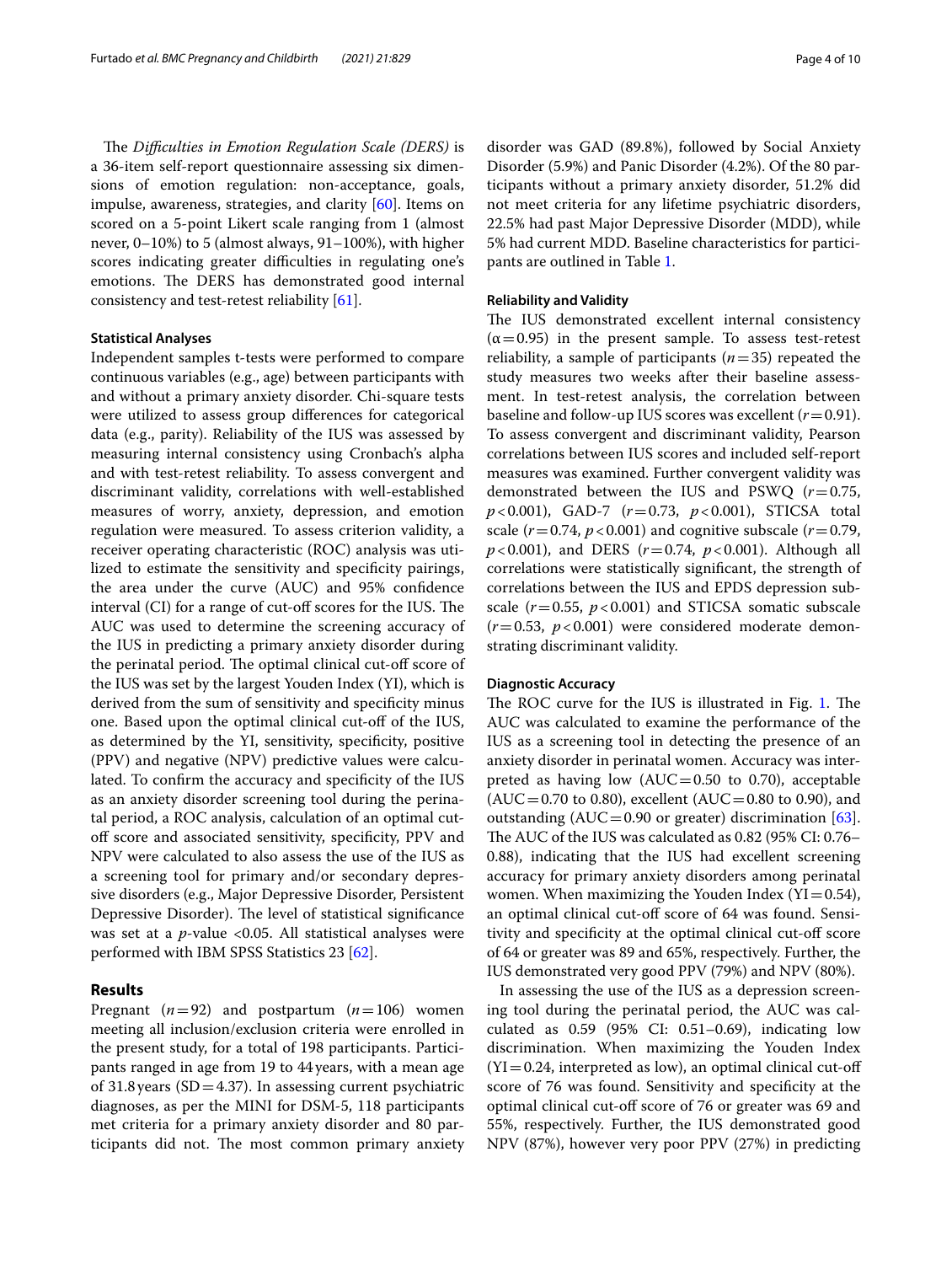|                                           | Primary AD ( $n = 118$ ) | Control ( $n = 80$ ) | P-value |
|-------------------------------------------|--------------------------|----------------------|---------|
| Mean age (SD)                             | 31.1(4.57)               | 32.8 (3.85)          | 0.07    |
| <b>Perinatal Status</b>                   |                          |                      |         |
| Pregnant                                  | 47 (39.8%)               | 45 (56.2%)           | 0.02    |
| Postpartum                                | 71 (60.2%)               | 35 (43.8%)           |         |
| <b>Ethnicity</b>                          |                          |                      |         |
| Caucasian                                 | 98 (83.1%)               | 60 (75%)             | 0.05    |
| <b>Black</b>                              | 2(1.7%)                  | $0(0\%)$             |         |
| <b>First Nations</b>                      | 2(1.7%)                  | $0(0\%)$             |         |
| Latino/Hispanic                           | $1(0.9\%)$               | 2(2.5%)              |         |
| <b>Middle Eastern</b>                     | $1(0.9\%)$               | $3(3.8\%)$           |         |
| South Asian <sup>a</sup>                  | $0(0\%)$                 | 3(3.8%)              |         |
| East Asian <sup>b</sup>                   | $0(0\%)$                 | 3(3.8%)              |         |
| Asian/Pacific Islander                    | $4(3.4\%)$               | $1(1.2\%)$           |         |
| Other                                     | 10 (8.5%)                | 8 (10%)              |         |
| <b>Marital Status</b>                     |                          |                      |         |
| Single                                    | $6(5.1\%)$               | $1(1.2\%)$           | 0.14    |
| Married/Common-law                        | 111 (94.1%)              | 76 (95%)             |         |
| <b>Divorced</b>                           | $1(0.8\%)$               | 3(3.8%)              |         |
| Parity                                    |                          |                      |         |
| Primigravida                              | 81 (68.6%)               | 47 (58.8%)           | 0.15    |
| Multigravida                              | 37 (31.4%)               | 33 (41.2%)           |         |
| <b>Education</b>                          |                          |                      |         |
| $\leq$ High school                        | 12 (10.2%)               | 9(11.2%)             | 0.002   |
| College/University <sup>c</sup>           | 87 (73.7%)               | 41 (51.2%)           |         |
| Postgraduate (e.g., MD, PhD) <sup>d</sup> | 19 (16.1%)               | 30 (37.5%)           |         |

#### <span id="page-4-0"></span>**Table 1** Baseline demographics and characteristics ( $n = 198$ )

Post-hoc analyses for chi-square tests revealed statistically significant differences between the primary AD and control groups in ethnicity (<sup>a</sup>South Asian, <sup>b</sup>East Asian) and education level (<sup>c</sup>College/University and <sup>d</sup>Postgraduate)

the presence of a depressive disorder during the perinatal period.

#### **Discussion**

Anxiety disorders during the perinatal period are highly prevalent and are associated with signifcant burden and negative outcomes for both mother and child. Unlike other disorders such as perinatal depression, there are very few screening tools which have been validated for use in perinatal anxiety. Further, the screening tools which have been validated in a perinatal population have demonstrated high false positive rates and are not recommended for widespread use in screening of perinatal anxiety disorders.

This was the first study to specifically examine the use of the IUS as a screening tool for perinatal anxiety disorders. Previous research has demonstrated the importance of intolerance of uncertainty in anxiety disorders both in the general population [\[30](#page-8-6)[–36\]](#page-8-9), and more recently in the perinatal population [\[27](#page-8-3)] in which higher scores were associated with postpartum anxiety worsening.

Overall, the current results support the use of the IUS as a potential screening tool for perinatal anxiety disorders. The 27-item IUS demonstrated excellent internal consistency and test-retest reliability among our sample of pregnant and postpartum women. The IUS was also positively correlated with measures of anxiety and worry, demonstrating convergent validity. Of note, the IUS was correlated with STICSA total scores and cognitive subscale scores, but less so with somatic subscale scores. Given that intolerance of uncertainty is defned as a cognitive bias impacting the way one perceives, interprets, and responds to uncertain events, it is understandable as to why the IUS would not be strongly correlated to somatic anxiety symptoms (e.g., heart racing), which demonstrates discriminant validity. Similarly, the IUS demonstrated convergent validity with the DERS, which is a measure of emotion dysregulation. Individuals with anxiety disorders exhibit strong emotional reactions and often have difculties interpreting their emotions, which can further exacerbate their worry and use of maladaptive coping behaviours [\[64–](#page-9-5)[68\]](#page-9-6). Further, intolerance of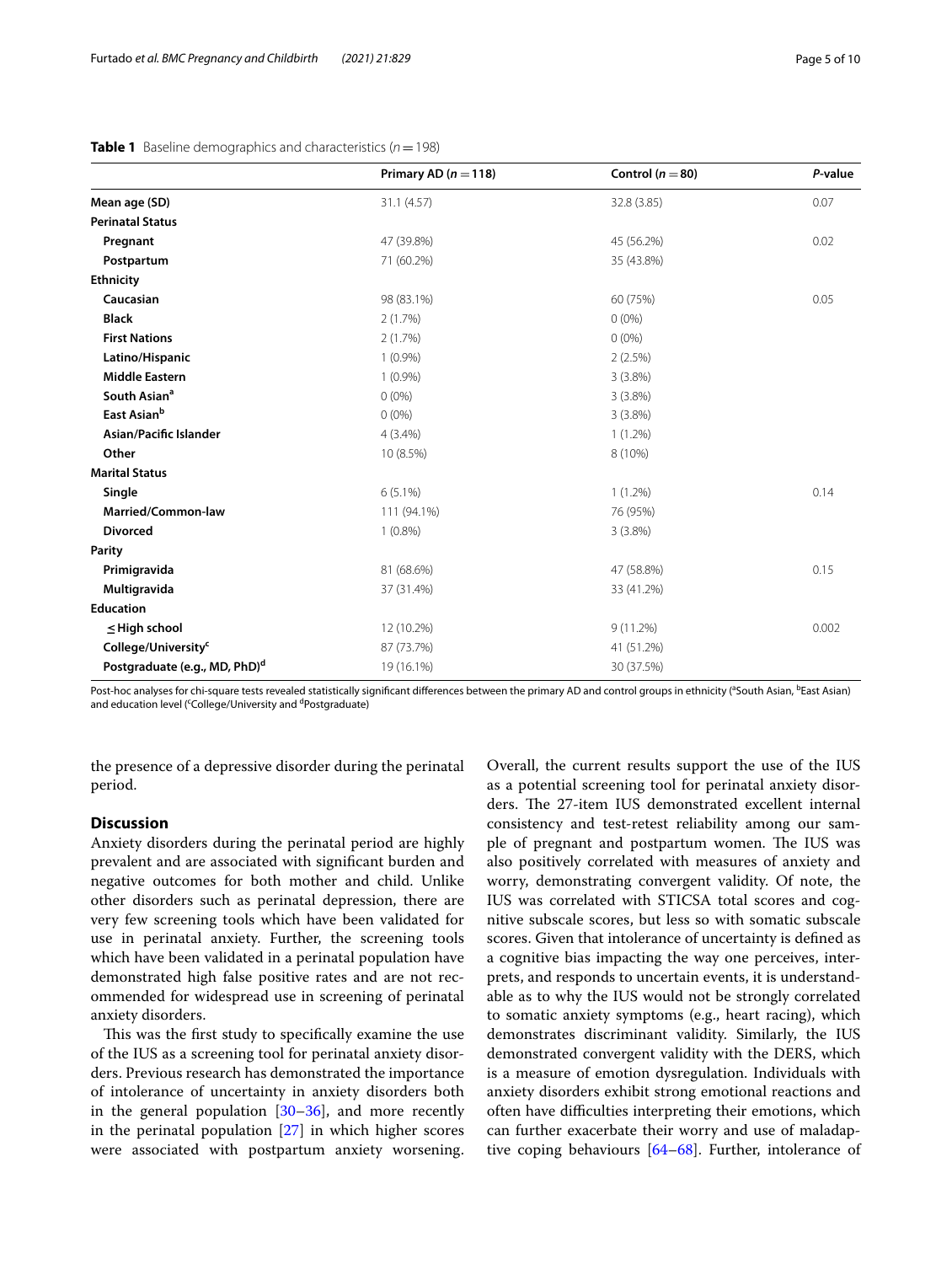

<span id="page-5-0"></span>uncertainty has been known to contribute to worry via negative problem orientation. Individuals high in intolerance of uncertainty tend to exhibit pessimistic views towards any potential problem or uncertain situations, perceiving them as threats and, in turn, doubting their abilities to cope with or resolve them if needed [[69](#page-9-7)]. Due to this negative problem orientation, these individuals will often avoid any uncertain situation reinforcing their cognitive biases and producing anxiety and emotional distress [\[70](#page-9-8), [71](#page-9-9)]. Recent research has also revealed that emotion dysregulation is signifcantly associated with anxiety symptoms during pregnancy [\[72](#page-9-10)] and is a signifcant mediator of the relationship between intolerance of uncertainty and worry in a non-perinatal population [\[69](#page-9-7)]. As emotional states are intrinsically linked to uncertainty, and given the relationship between emotion dysregulation and anxiety, it is understandable as to why convergent validity was exhibited between the IUS and DERS.

The present study also demonstrated discriminant validity between the IUS and EPDS, particularly the EPDS depression subscale which removes the three anxiety items. Although the correlation between these measures were signifcant, the relationship was moderate therefore supporting discriminant validity. Perinatal anxiety and depressive disorders are highly comorbid [[73–](#page-9-11)[76\]](#page-9-12) and overlapping symptomatology may even hinder accurate symptom detection [\[7](#page-7-6)]. Limited research has also demonstrated the association between intolerance of uncertainty and depressive symptomatology, suggesting that high intolerance of uncertainty may be a risk factor for the development of depression  $[77, 78]$  $[77, 78]$  $[77, 78]$  $[77, 78]$ . The findings however have been robust in nature and require further investigation. As intolerance of uncertainty and depression are associated, it is reasonable as to why the IUS, which assesses a key trait in anxiety disorders, would be signifcantly correlated with the EPDS. Nevertheless, the correlation was to a moderate degree, as the items on the EPDS assess distinctive depressive symptoms such as anhedonia, hopelessness, and self-injurious behaviour, which are not always exhibited in anxiety disorders. Further, in assessing the use of the IUS as a screening tool for depressive disorders during the perinatal period, the IUS demonstrated poor screening accuracy  $(AUC=0.59)$ . These results suggest that although intolerance of uncertainty has been found to be associated with depression, it is not a good screening tool to detect the presence of depressive disorders during the perinatal period. Instead, the results suggest the specifcity of the IUS in screening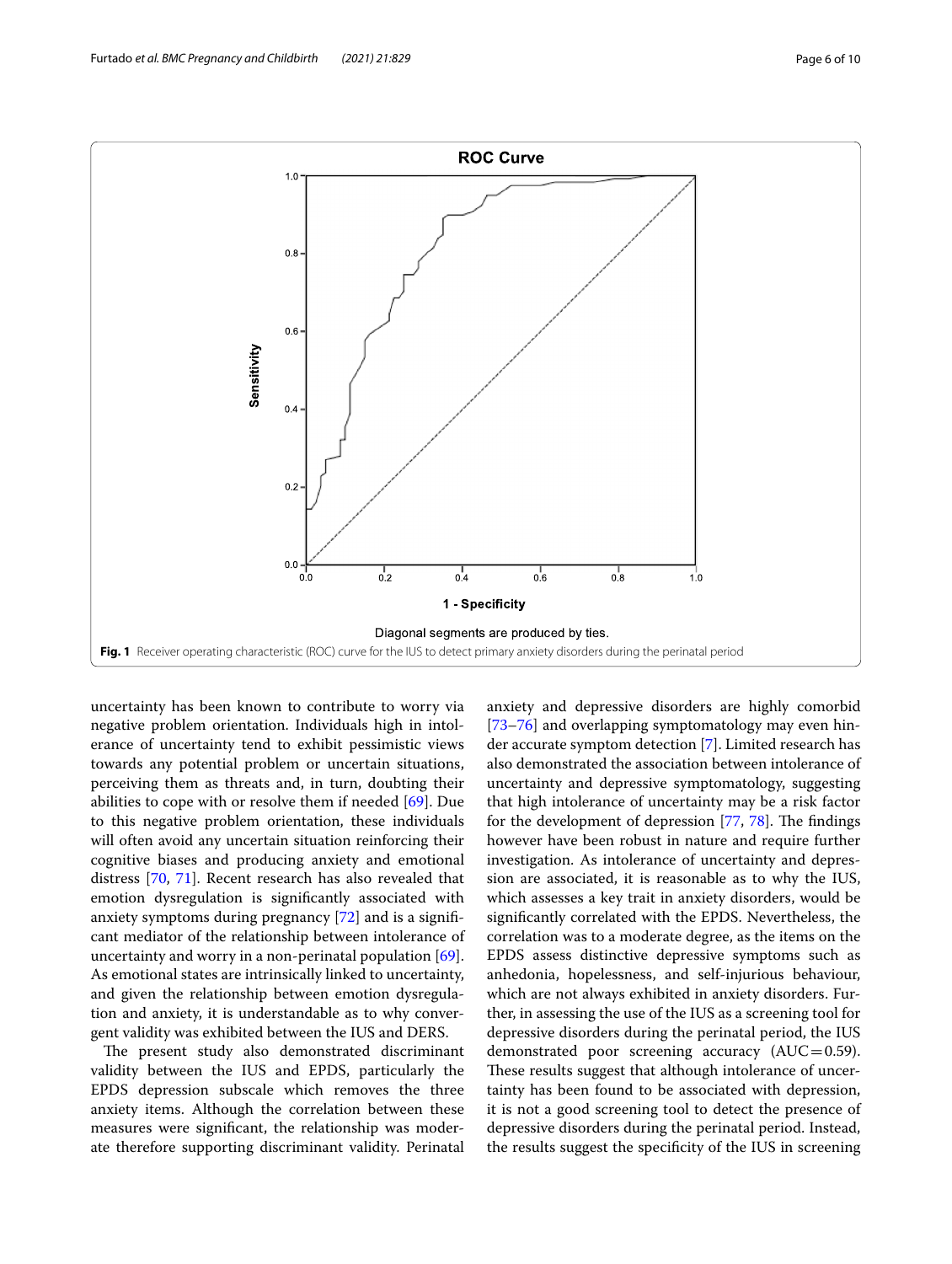for anxiety disorders during the perinatal period and other validated screening tools such as the EPDS are suggested for depressive disorder screening.

The accuracy of the IUS as a screening tool, as assessed by the AUC, was interpreted as excellent at 0.82. The AUC of the IUS in this study is greater than those measures (e.g., EPDS-3A, GAD-7) which are commonly used as screening tools for perinatal anxiety [\[41,](#page-8-14) [43,](#page-8-16) [79](#page-9-15)]. Sensitivity of the IUS in detecting a primary perinatal anxiety disorder was excellent, while specificity was fair. When validating a measure to be utilized in clinical populations as a screening tool, positive and negative predictive values are considered more relevant than sensitivity and specificity  $[80]$  $[80]$  $[80]$ . Higher NPV and PPV values are recommended to demonstrate accuracy in screening detection [\[41,](#page-8-14) [80](#page-9-16)]. In the present study, the NPV was calculated as 80%, which is the probability that individuals who score below the optimal clinical cut-of score of 64 on the IUS, truly do not have a primary anxiety disorder. An NPV of  $\geq$ 80% suggests that the screening tool being utilized (i.e., IUS) is comparable to what is considered the gold standard for diagnoses [[81](#page-9-17)], such as a structured clinical interview for psychiatric disorders. Similarly, a higher PPV is recommended for clinical screening tools, as it is interpreted at the true positive rate. In this study, the PPV of the IUS was 79%, suggesting that 79% of those individuals scoring  $\geq$ 64 on the IUS did have a primary anxiety disorder. As NPV and PPV are more relevant in clinical screening, the IUS demonstrated excellent anxiety disorder screening abilities when a cut-of score of  $\geq$ 64 is utilized to detect the presence of a primary anxiety disorder during the perinatal period.

#### **Limitations**

Although the present study was successful at revealing the use of the IUS as a screening tool for anxiety disorders during the perinatal period, there are some limitations to consider. Despite the psychometric properties of the IUS being established in non-perinatal populations, there is not an accepted clinical cut-off for anxiety disorders in those populations. Although previous research has revealed the association between perinatal anxiety and intolerance of uncertainty, which is consistent with the non-perinatal intolerance of uncertainty research, we are unable to compare whether perinatal intolerance of uncertainty levels are comparable to non-perinatal levels. The lack of a comparison group, specifically non-perinatal participants with and without anxiety disorders, is therefore a limitation of the present study. Positive and negative predictive values are highly dependent on the prevalence of a condition in the tested sample. Specifcally, as the prevalence of the condition (e.g., anxiety disorder) increases, so does the positive predictive value, while the negative predictive value decreases. Although

the included sample consisted of perinatal women across various settings (e.g., clinical settings, community), some participants were recruited from mental healthcare clinics and therefore the prevalence of anxiety disorders may have already been greater, which may have impacted the positive and negative predictive values. Replication studies in the future could recruit participants solely from the community, and not mental healthcare settings. Generalizability in relation to sociodemographic variables is limited, as the majority of the sample was primarily Caucasian and highly educated. With respect to the anxiety disorder sample, the majority of participants within this group had GAD as their primary anxiety disorder. Although this is consistent with the current literature in which GAD is considered the most prevalent perinatal anxiety disorder  $[82]$  $[82]$ , we were unable to determine if there are any diferences in intolerance of uncertainty between anxiety disorders. Given that intolerance of uncertainty is considered a key trait across all anxiety disorders, however, we would hypothesize that future studies separating anxiety disorders during the perinatal period would yield similar results.

### **Conclusion**

The present study was the first to investigate the psychometric properties of the IUS for use in a perinatal population. The findings demonstrate that the IUS represents a clinically meaningful screening tool to be used in perinatal populations to aid in the early and accurate detection of anxiety disorders. Higher scores on the IUS signifcantly predicted the presence of a primary anxiety disorder and established an optimal clinical cut-off score of  $\geq 64$ . Pregnant and postpartum women who often go undiagnosed and, in turn, untreated for anxiety disorders face both short- and long-term consequences for themselves and their children. Screening measures can signifcantly improve symptom detection and reduce, or even prevent, these unwanted negative outcomes. Routine administration of the IUS across maternity and perinatal care settings (e.g., midwifery clinics, obstetrics and gynecology) can serve as a valuable screening tool to improve early detection of anxiety symptoms during pregnancy and the postpartum. Although the IUS consists of 27 items, the item statements are relatively concise and relatively brief to administer so as not to over burden the patient. Given the importance of intolerance of uncertainty in anxiety disorders and in predicting treatment response, the IUS is an easily administered self-report questionnaire which may provide useful information for clinicians in early and accurate symptom detection and diagnoses.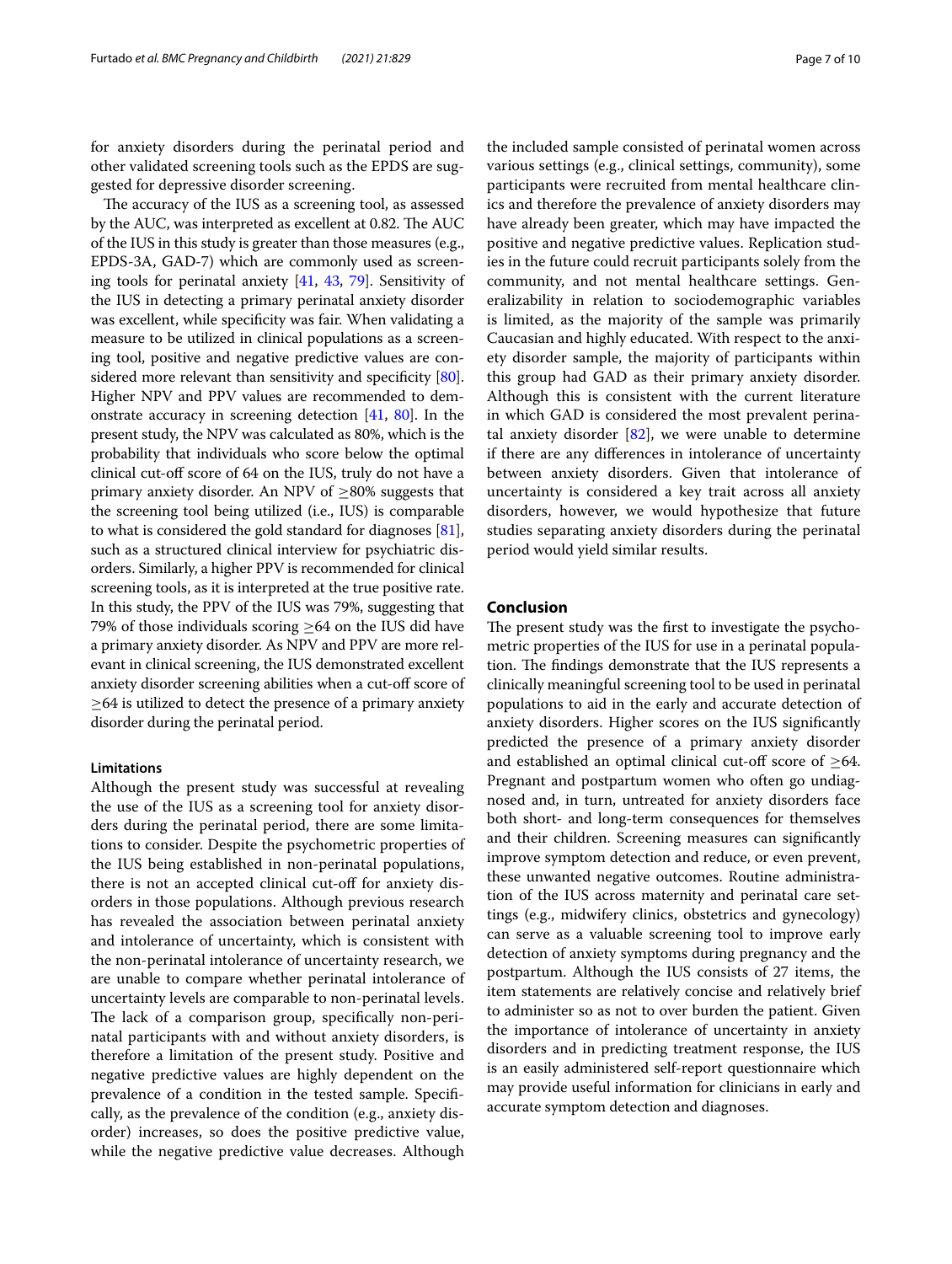#### **Abbreviations**

AUC: Area under the curve; CI: Confdence interval; DALYs: Disability adjusted life years; DERS: Difficulties in Emotion Regulation Scale; DSM-5: Diagnostic and Statistical Manual of Mental Disorders, Fifth Edition; EPDS: Edinburgh Postnatal Depression Scale; GAD: Generalized Anxiety Disorder; GAD-7: Generalized Anxiety Disorder 7-Item Scale; IUS: Intolerance of Uncertainty Scale; MDD: Major Depressive Disorder; MINI: Mini International Neuropsychiatric Interview; NPV: Negative predictive value; PASS: Perinatal Anxiety Screening Scale; PPD: Postpartum depression; PPV: Positive predictive value; PSWQ: Penn State Worry Questionnaire; ROC: Receiver operating characteristic; REDCap: Research electronic data capture; SCID: Structured Clinical Interview for the DSM-5; STICSA: State-Trait Inventory for Cognitive and Somatic Anxiety; SD: Standard deviation; YI: Youden's Index.

#### **Acknowledgements**

We would like to thank all the pregnant and postpartum women who participated in this study.

#### **Authors' contributions**

MF, BNF, and SMG were involved in writing the original study protocol. MF was involved in data collection and data analysis. BNF and SMG provided assistance and guidance in the interpretation of the study data. MF wrote the frst draft of the manuscript, which was subsequently revised by BNF and SMG. All authors participated in the fnal approval of the manuscript.

#### **Funding**

No external funding was provided for this research. This study was funded in-kind by the Women's Health Concerns Clinic.

#### **Availability of Data and Materials**

The dataset for the current study is available from the corresponding author upon reasonable request.

#### **Declarations**

#### **Ethics approval and consent to participate**

This study was conducted in accordance with the Declaration of Helsinki and was approved by the Hamilton Integrated Research Ethics Board (protocol #7568). All participants provided written informed consent.

#### **Consent for publication**

Not applicable.

#### **Competing interests**

The authors declare that they have no competing interests.

#### **Author details**

<sup>1</sup> Department of Psychology, Neuroscience and Behaviour, McMaster University, 1280 Main Street West, Ontario, Hamilton L8S 4L8, Canada. <sup>2</sup>Women's Health Concerns Clinic, St. Joseph's Healthcare Hamilton, Level 1, 100 West 5th Street, Hamilton, Ontario L8N 3K7, Canada. <sup>3</sup> Department of Psychiatry and Behavioural Neurosciences, McMaster University, Administration B3, 100 West 5th Street, Hamilton, Ontario L8N 3K7, Canada. <sup>4</sup>Mood Disorders Program, St. Joseph's Healthcare Hamilton, Level 1, 100 West 5th Street, Hamilton, Ontario L8N 3K7, Canada.

# Received: 16 July 2021 Accepted: 24 November 2021

#### **References**

- <span id="page-7-0"></span>1. Remes O, Brayne C, van der Linde R, Lafortune L. A systematic review of reviews on the prevalence of anxiety disorders in adult populations. Brain Behav. 2016;6(7):e00497.<https://doi.org/10.1002/brb3.497>.
- <span id="page-7-1"></span>2. Baxter AJ, Vos T, Scott KM, Ferrari AJ, Whiteford HA. The global burden of anxiety disorders in 2010. Psychol Med. 2014;44(11):2363–74. [https://doi.](https://doi.org/10.1017/S0033291713003243) [org/10.1017/S0033291713003243](https://doi.org/10.1017/S0033291713003243).
- <span id="page-7-2"></span>3. Whiteford HA, Degenhardt L, Rehm J, Baxter AJ, Ferrari AJ, Erskine HE, et al. Global burden of disease attributable to mental and substance
- <span id="page-7-3"></span>4. Chisholm D, Sweeny K, Sheehan P, Rasmussen B, Smith F, Cuijpers P, et al. Scaling-up treatment of depression and anxiety: A global return on investment analysis. Lancet Psychiat. 2016;3(5):415–24. [https://doi.org/10.](https://doi.org/10.1016/S2215-0366(16)30024-4) [1016/S2215-0366\(16\)30024-4](https://doi.org/10.1016/S2215-0366(16)30024-4).
- <span id="page-7-4"></span>5. Unmet mental health care needs costing Canadian economy billions. The Conference Board of Canada; 2016. Available from: [http://www.confe](http://www.conferenceboard.ca/press/newsrelease/16-09-01/unmet_mental_health_care_needs_costing_canadian_economy_billions.aspx?&utm_source=Home&utm_medium=Banner&utm_campaign=Slide1) [renceboard.ca/press/newsrelease/16-09-01/unmet\\_mental\\_health\\_](http://www.conferenceboard.ca/press/newsrelease/16-09-01/unmet_mental_health_care_needs_costing_canadian_economy_billions.aspx?&utm_source=Home&utm_medium=Banner&utm_campaign=Slide1) [care\\_needs\\_costing\\_canadian\\_economy\\_billions.aspx?&utm\\_source](http://www.conferenceboard.ca/press/newsrelease/16-09-01/unmet_mental_health_care_needs_costing_canadian_economy_billions.aspx?&utm_source=Home&utm_medium=Banner&utm_campaign=Slide1)= Home&utm\_medium=Banner&utm\_campaign=Slide1
- <span id="page-7-5"></span>6. [Shorey S, Chee CYI, Ng ED, Chan YH, Tam WWS, Chong Y](http://www.conferenceboard.ca/press/newsrelease/16-09-01/unmet_mental_health_care_needs_costing_canadian_economy_billions.aspx?&utm_source=Home&utm_medium=Banner&utm_campaign=Slide1)S. Prevalence and incidence of postpartum depression among healthy mothers: A systematic review and meta-analysis. J Psychiatr Res. 2018;104:235–48. [https://](https://doi.org/10.1016/j.jpsychires.2018.08.001) [doi.org/10.1016/j.jpsychires.2018.08.001](https://doi.org/10.1016/j.jpsychires.2018.08.001).
- <span id="page-7-6"></span>7. Dennis CL, Falah-Hassani K, Shiri R. Prevalence of antenatal and postnatal anxiety: Systematic review and meta-analysis. BJPsych. 2017;210(5):315– 23. [https://doi.org/10.1192/bjp.bp.116.187179.](https://doi.org/10.1192/bjp.bp.116.187179)
- <span id="page-7-7"></span>8. Anniverno R, Bramante A, Menacci C, Durbano F. Anxiety disorders in pregnancy and the postpartum period. In: Durbano F, editor. New Insights into Anxiety Disorders. InTech; 2013. [https://doi.org/10.5772/](https://doi.org/10.5772/52786) [52786](https://doi.org/10.5772/52786).
- 9. Grigoriadis S, Graves L, Peer M, Mamisashvili L, Tomlinson G, Vigod SN, et al. Maternal anxiety during pregnancy and the association with adverse perinatal outcomes: Systematic review and meta-analysis. J Clin Psychiatry. 2018;79(5):17r12011.<https://doi.org/10.4088/JCP.17r12011>.
- 10. Kramer MS, Lydon J, Séguin L, Goulet L, Kahn SR, McNamara H, et al. Stress pathways to spontaneous preterm birth: The role of stressors, psychological distress, and stress hormones. Am J Epidemiol. 2009;169(11):1319–26. [https://doi.org/10.1093/aje/kwp061.](https://doi.org/10.1093/aje/kwp061)
- <span id="page-7-8"></span>11. Orr ST, Reiter JP, Blazer DG, James SA. Maternal prenatal pregnancyrelated anxiety and spontaneous preterm birth in Baltimore. Maryland Psychsom Med. 2007;69(6):566–70. [https://doi.org/10.1097/PSY.0b013](https://doi.org/10.1097/PSY.0b013e3180cac25d) [e3180cac25d](https://doi.org/10.1097/PSY.0b013e3180cac25d).
- <span id="page-7-9"></span>12. Andersson L, Sundström-Poromaa I, Wulff M, Aström M, Bixo M. Neonatal outcome following maternal antenatal depression and anxiety: A population-based study. Am J Epidemiol. 2004;159(9):872–81. [https://doi.](https://doi.org/10.1093/aje/kwh122) [org/10.1093/aje/kwh122](https://doi.org/10.1093/aje/kwh122).
- <span id="page-7-10"></span>13. Rubertsson C, Hellstrom J, Cross M, Sydsjo G. Anxiety in early pregnancy: Prevalence and contributing factors. Arch Womens Ment Health. 2014;17(3):221–8.<https://doi.org/10.1007/s00737-013-0409-0>.
- <span id="page-7-11"></span>14. Tietz A, Zietlow AL, Reck C. Maternal bonding in mothers with postpartum anxiety disorder: the crucial role of subclinical depressive symptoms and maternal avoidance behaviour. Arch Womens Ment Health. 2014;17(5):433–42. <https://doi.org/10.1007/s00737-014-0423-x>.
- <span id="page-7-12"></span>15. Davis EP, Sandman CA. The timing of prenatal exposure to maternal cortisol and psychosocial stress is associated with human infant cognitive development. Child Dev. 2010;81(1):131–48. [https://doi.org/10.1111/j.](https://doi.org/10.1111/j.1467-8624.2009.01385.x) [1467-8624.2009.01385.x](https://doi.org/10.1111/j.1467-8624.2009.01385.x).
- <span id="page-7-13"></span>16. Huizink AC, Robles De Medina PG, Mulderm EJH, Visser GHA, Buitelaar JK. Psychological measures of prenatal stress as predictors of infant temperament. J Am Acad Child Psy. 2002;41(9):1078–85. [https://doi.org/10.1097/](https://doi.org/10.1097/00004583-200209000-00008) [00004583-200209000-00008.](https://doi.org/10.1097/00004583-200209000-00008)
- <span id="page-7-14"></span>17. Bernstein GA, Layne AE, Egan EA, Nelson LP. Maternal phobic anxiety and child anxiety. J Anxiety Disord. 2005;19(6):658–72. [https://doi.org/10.](https://doi.org/10.1016/j.janxdis.2004.09.001) [1016/j.janxdis.2004.09.001](https://doi.org/10.1016/j.janxdis.2004.09.001).
- 18. Capron LE, Glover V, Pearson RM, Evans J, O'Connor TG, Stein A. Associations of maternal and paternal antenatal mood with offspring anxiety disorder at age 18 years. J Afect Disord. 2015;187:20–6. [https://doi.org/](https://doi.org/10.1016/j.jad.2015.08.012) [10.1016/j.jad.2015.08.012](https://doi.org/10.1016/j.jad.2015.08.012).
- <span id="page-7-15"></span>19. Davis EP, Sandman CA. Prenatal psychobiological predictors of anxiety risk in preadolescent children. Psychoneuroendocrinology. 2012;37:1224– 33. <https://doi.org/10.1016/j.psyneuen.2011.12.016>.
- <span id="page-7-16"></span>20. Smith MV, Shao L, Howell H, Wang H, Poschman K, Yonkers KA. Success of mental health referral among pregnant and postpartum women with psychiatric distress. Gen Hosp Psychiatry. 2009;31(2):155–62. [https://doi.](https://doi.org/10.1016/j.genhosppsych.2008.10.002) [org/10.1016/j.genhosppsych.2008.10.002](https://doi.org/10.1016/j.genhosppsych.2008.10.002).
- <span id="page-7-17"></span>21. Faisal-Cury A, Menezes P, Araya R, Zugaib M. Common mental disorders during pregnancy: prevalence and associated factors among low-income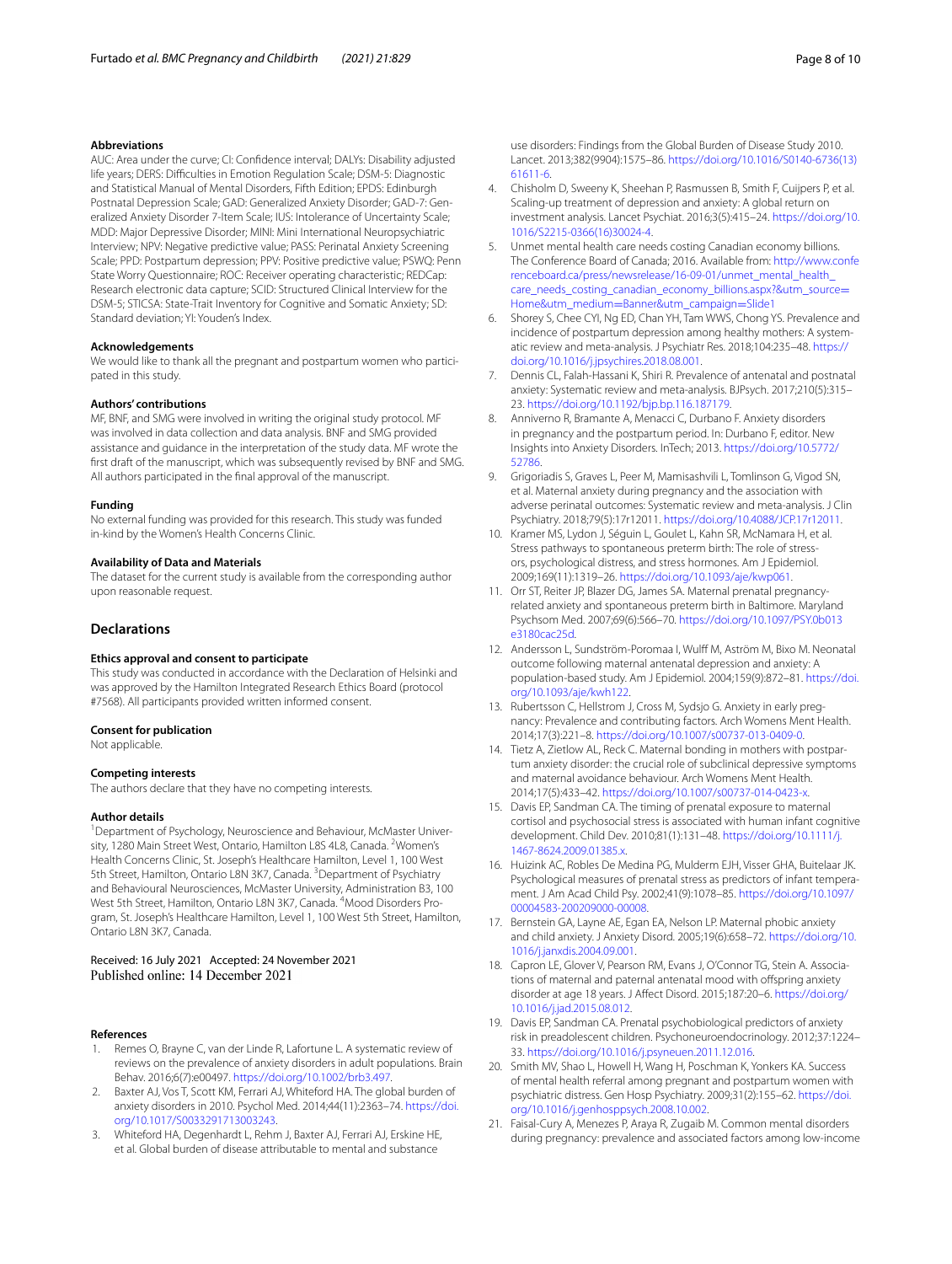women in São Paulo. Brazil Arch Womens Ment Health. 2009;12(5):335. [https://doi.org/10.1007/s00737-009-0081-6.](https://doi.org/10.1007/s00737-009-0081-6)

- <span id="page-8-0"></span>22. Martini J, Petzoldt J, Einsle F, Beesdo-Baum K, Höfer M, Wittchen HU. Risk factors and course patterns of anxiety and depressive disorders during pregnancy and after delivery: A prospective-longitudinal study. J Afect Disord. 2015;175:385–95. [https://doi.org/10.1016/j.jad.2015.01.012.](https://doi.org/10.1016/j.jad.2015.01.012)
- <span id="page-8-1"></span>23. Bayrampour H, Heaman M, Duncan KA, Tough S. Advanced maternal age and risk perception: A qualitative study. BMC Pregnancy Childbirth. 2012;12:100.<https://doi.org/10.1186/1471-2393-12-100>.
- 24. Biaggi A, Conroy S, Pawlby S, Pariante CM. Identifying the women at risk of antenatal anxiety and depression: A systematic review. J Afect Disord. 2016;191:62–77. [https://doi.org/10.1016/j.jad.2015.11.014.](https://doi.org/10.1016/j.jad.2015.11.014)
- 25. Tearne JE, Robinson M, Jacoby P, Allen KL, Cunningham NK, Li J, et al. Older maternal age is associated with depression, anxiety, and stress symptoms in young adult female ofspring. J Abnorm Psychol. 2016;125(1):1–10.<https://doi.org/10.1037/abn0000119>.
- <span id="page-8-2"></span>26. Yelland J, Sutherland G, Brown SJ. Postpartum anxiety, depression and social health: fndings from a population-based survey of Australian women. BMC Public Health. 2010;10:771. [https://doi.org/10.1186/](https://doi.org/10.1186/1471-2458-10-771) [1471-2458-10-771.](https://doi.org/10.1186/1471-2458-10-771)
- <span id="page-8-3"></span>27. Furtado M, Van Lieshout RJ, Van Ameringen M, Green SM, Frey BN. Biological and psychosocial predictors of postpartum anxiety exacerbation: A longitudinal study. J Afect Disord. 2019;250:218–25. [https://doi.org/10.](https://doi.org/10.1016/j.jad.2019.02.064) [1016/j.jad.2019.02.064.](https://doi.org/10.1016/j.jad.2019.02.064)
- <span id="page-8-4"></span>28. Buhr K, Dugas MJ. The role of fear of anxiety and intolerance of uncertainty in worry: An experimental manipulation. Behav Res Ther. 2009;47(3):215–23. <https://doi.org/10.1016/j.brat.2008.12.004>.
- <span id="page-8-5"></span>29. Freeston MG, Rhéaume J, Letarte H, Dugas MJ, Ladouceur R. Why do people worry? Pers Individ Difer. 1994;17(6):791–802. [https://doi.org/10.](https://doi.org/10.1016/0191-8869(94)90048-5) [1016/0191-8869\(94\)90048-5.](https://doi.org/10.1016/0191-8869(94)90048-5)
- <span id="page-8-6"></span>30. Boswell JF, Thompson-Hollands J, Farchione TJ, Barlow DH. Intolerance of uncertainty: A common factor in the treatment of emotional disorders. J Clin Psychol. 2013;69(6):630–45.<https://doi.org/10.1002/jclp.21965>.
- <span id="page-8-23"></span>31. Buhr K, Dugas MJ. The intolerance of uncertainty scale: Psychometric properties of the English version. Behav Res Ther. 2002;40(8):931–45. [https://doi.org/10.1016/s0005-7967\(01\)00092-4](https://doi.org/10.1016/s0005-7967(01)00092-4).
- 32. McEvoy PM, Mahoney AJ. Achieving certainty about the structure of intolerance of uncertainty in a treatment-seeking sample with anxiety and depression. J Anxiety Disord. 2011;25(1):112–22. [https://doi.org/10.](https://doi.org/10.1016/j.janxdis.2010.08.010) [1016/j.janxdis.2010.08.010](https://doi.org/10.1016/j.janxdis.2010.08.010).
- <span id="page-8-7"></span>33. Wright KD, Lebell MA, Carleton RN. Intolerance of uncertainty, anxiety sensitivity, health anxiety, and anxiety disorder symptoms in youth. J Anxiety Disord. 2016;41:35–42. [https://doi.org/10.1016/j.janxdis.2016.](https://doi.org/10.1016/j.janxdis.2016.04.011) [04.011.](https://doi.org/10.1016/j.janxdis.2016.04.011)
- <span id="page-8-8"></span>34. Counsell A, Furtado M, Iorio C, Anand L, Canzonieri A, Fine A, et al. Intolerance of uncertainty, social anxiety, and generalized anxiety: Diferences by diagnosis and symptoms. Psychiatry Res. 2017;252:63–9. [https://doi.](https://doi.org/10.1016/j.psychres.2017.02.046) [org/10.1016/j.psychres.2017.02.046](https://doi.org/10.1016/j.psychres.2017.02.046).
- 35. Dugas MJ, Gosselin P, Ladouceur R. Intolerance of uncertainty and worry: Investigating specifcity in a nonclinical sample. Cogn Behav Ther. 2001;25(5):551–8.<https://doi.org/10.1023/A:1005553414688>.
- <span id="page-8-9"></span>36. Yook K, Kim KH, Suh SY, Lee KS. Intolerance of uncertainty, worry, and rumination in major depressive disorder and generalized anxiety disorder. J Anxiety Disord. 2010;24(6):623–8. [https://doi.org/10.1016/j.janxdis.](https://doi.org/10.1016/j.janxdis.2010.04.003) [2010.04.003.](https://doi.org/10.1016/j.janxdis.2010.04.003)
- <span id="page-8-10"></span>37. Bomyea J, Ramsawh H, Ball TM, Taylor CT, Paulus MP, Lang AJ, et al. Intolerance of uncertainty as a mediator of reduction in worry in a cognitive behavioral treatment program for generalized anxiety disorder. J Anxiety Disord. 2015;33:90–4.<https://doi.org/10.1016/j.janxdis.2015.05.004>.
- <span id="page-8-11"></span>38. Cox JL, Holden JM, Sagovsky R. Detection of postnatal depression: development of the 10-item Edinburgh Postnatal Depression Scale. BJPSych. 1987;150:782–6.<https://doi.org/10.1192/bjp.150.6.782>.
- <span id="page-8-12"></span>39. Levis B, Negeri Z, Sun Y, Benedetti A, Thombs BD. DEPRESsion Screening Data (DEPRESSD) EPDS Group. Accuracy of the Edinburgh Postnatal Depression Scale (EPDS) for screening to detect major depression among pregnant and postpartum women: Systematic review and meta-analysis of individual participant data. BMJ. 2020;371:m4022. [https://doi.org/10.](https://doi.org/10.1136/bmj.m4022) [1136/bmj.m4022.](https://doi.org/10.1136/bmj.m4022)
- <span id="page-8-13"></span>40. Matthey S, Fisher J, Rowe H. Using the Edinburgh Postnatal Depression Scale to screen for anxiety disorders: Conceptual and methodological

considerations. J Afect Disord. 2013;146(2):224–30. [https://doi.org/10.](https://doi.org/10.1016/j.jad.2012.09.009) [1016/j.jad.2012.09.009.](https://doi.org/10.1016/j.jad.2012.09.009)

- <span id="page-8-14"></span>41. Fairbrother N, Corbyn B, Thordarson SD, Ma A, Surm D. Screening for perinatal anxiety disorders: Room to grow. J Afect Disord. 2019;250:363–70. <https://doi.org/10.1016/j.jad.2019.03.052>.
- <span id="page-8-15"></span>42. Spitzer RL, Kroenke K, Williams JB, Lowe B. A brief measure for assessing generalized anxiety disorder: the GAD-7. Arch Intern Med. 2006;166(10):1092–7.<https://doi.org/10.1001/archinte.166.10.1092>.
- <span id="page-8-16"></span>43. Simpson W, Glazer M, Michalski N, Steiner M, Frey BN. Comparative efficacy of the Generalized Anxiety Disorder 7-Item Scale and the Edinburgh Postnatal Depression Scale as screening tools for generalized anxiety disorder in pregnancy and the postpartum period. Can J Psychiatr. 2014;59(8):434–40. <https://doi.org/10.1177/0706743705900806>.
- <span id="page-8-17"></span>44. Somerville S, Dedman K, Hagan R, Oxnam E, Wettinger M, Byrne S, et al. The Perinatal Anxiety Screening Scale: Development and preliminary validation. Arch Womens Ment Health. 2014;17(5):443–54. [https://doi.](https://doi.org/10.1007/s00737-014-0425-8) [org/10.1007/s00737-014-0425-8.](https://doi.org/10.1007/s00737-014-0425-8)
- <span id="page-8-18"></span>45. Goodman JH, Watson GR, Stubbs B. Anxiety disorders in postpartum women: A systematic review and meta-analysis. J Afect Disord. 2016;203:292–331. <https://doi.org/10.1016/j.jad.2016.05.033>.
- <span id="page-8-19"></span>46. Britton J. Maternal anxiety: Course and antecedents during the early postpartum period. Depress Anxiety. 2008;25(9):793–800. [https://doi.org/](https://doi.org/10.1002/da.20325) [10.1002/da.20325.](https://doi.org/10.1002/da.20325)
- 47. Wenzel A, Haugen EN, Jackson LC, Robinson K. Prevalence of generalized anxiety at eight weeks postpartum. Arch Womens Ment Health. 2003;6(1):43–9. [https://doi.org/10.1007/s00737-002-0154-2.](https://doi.org/10.1007/s00737-002-0154-2)
- <span id="page-8-20"></span>48. Wenzel A, Haugen EN, Jackson LC, Brendle JR. Anxiety symptoms and disorders at eight weeks postpartum. J Anxiety Disord. 2005;19(3):295–311. [https://doi.org/10.1016/j.janxdis.2004.04.001.](https://doi.org/10.1016/j.janxdis.2004.04.001)
- <span id="page-8-21"></span>49. Caropreso L, Saliba S, Hasegawa L, Lawrence J, Davey CJ, Frey BN. Quality assurance assessment of a specialized perinatal mental health clinic. BMC Pregnancy Childbirth. 2020;20:485. [https://doi.org/10.1186/](https://doi.org/10.1186/s12884-020-03174-6) [s12884-020-03174-6](https://doi.org/10.1186/s12884-020-03174-6).
- <span id="page-8-22"></span>50. Harris PA, Taylor R, Thielke R, Payne J, Gonzalez N, Conde JG. Research electronic data capture (REDCap)—A metadata-driven methodology and workflow process for providing translational research informatics support. J Biomed Inform. 2009;42(2):377–81. [https://doi.org/10.1016/j.](https://doi.org/10.1016/j.jbi.2008.08.010) [jbi.2008.08.010.](https://doi.org/10.1016/j.jbi.2008.08.010)
- <span id="page-8-24"></span>51. Matthey S, Henshaw C, Elliott S, Barnett B. Variability in use of cut-of scores and formats on the Edinburgh Postnatal Depression Scale: Implications for clinical research practice. Arch Womens Ment Health. 2006;9(6):309–15. [https://doi.org/10.1007/s00737-006-0152-x.](https://doi.org/10.1007/s00737-006-0152-x)
- <span id="page-8-25"></span>52. Meyer TJ, Miller ML, Metzger RL, Borkovec TD. Development and validation of the Penn State Worry Questionnaire. Behav Res Ther. 1990;28(6):487–95. [https://doi.org/10.1016/0005-7967\(90\)90135-6.](https://doi.org/10.1016/0005-7967(90)90135-6)
- <span id="page-8-26"></span>53. Fresco DM, Mennin DS, Heimberg RG, Turk CL. Using the Penn State Worry Questionnaire to identify individuals with generalized anxiety disorder: A receiver operating characteristic analysis. J Behav Ther Exp Psychiatry. 2003;34(3–4):283–91. [https://doi.org/10.1016/j.jbtep.2003.](https://doi.org/10.1016/j.jbtep.2003.09.001) [09.001.](https://doi.org/10.1016/j.jbtep.2003.09.001)
- <span id="page-8-27"></span>54. Blackmore ER, Gustafsson H, Gilchrist M, Wyman C, O'Connor TG. Pregnancy-related anxiety: Evidence of distinct clinical signifcance from a prospective longitudinal study. J Afect Disord. 2016;197:251–8. [https://](https://doi.org/10.1016/j.jad.2016.03.008) [doi.org/10.1016/j.jad.2016.03.008](https://doi.org/10.1016/j.jad.2016.03.008).
- 55. Swanson LM, Pickett SM, Flynn H, Armitage R. Relationships among depression, anxiety, and insomnia symptoms in perinatal women seeking mental health treatment. J Women's Health. 2011;20(4):553–8. [https://doi.](https://doi.org/10.1089/jwh.2010.2371) [org/10.1089/jwh.2010.2371](https://doi.org/10.1089/jwh.2010.2371).
- <span id="page-8-28"></span>56. Zhong J, Wang C, Li J, Liu J. Penn State Worry Questionnaire: Structure and psychometric properties of the Chinese version. J Zhejian Univ Sci B. 2009;10(3):211–8.<https://doi.org/10.1631/jzus.B0820189>.
- <span id="page-8-29"></span>57. Ree MJ, French D, MacLeod C, Locke V. Distinguishing cognitive and somatic dimensions of state and trait anxiety: Development and validation of the State-Trait Inventory for Cognitive and Somatic Anxiety (STICSA). Behav Cogn Psychother. 2008;36(3):313–32. [https://doi.org/10.](https://doi.org/10.1017/S1352465808004232) [1017/S1352465808004232](https://doi.org/10.1017/S1352465808004232).
- <span id="page-8-30"></span>58. Grös DF, Antony MM, Simms LJ, McCabe RE. Psychometric properties of the State-Trait Inventory for Cognitive and Somatic Anxiety (STICSA): Comparison to the State-Trait Anxiety Inventory (STAI). Psychol Assess. 2007;19(4):369–81. <https://doi.org/10.1037/1040-3590.19.4.369>.